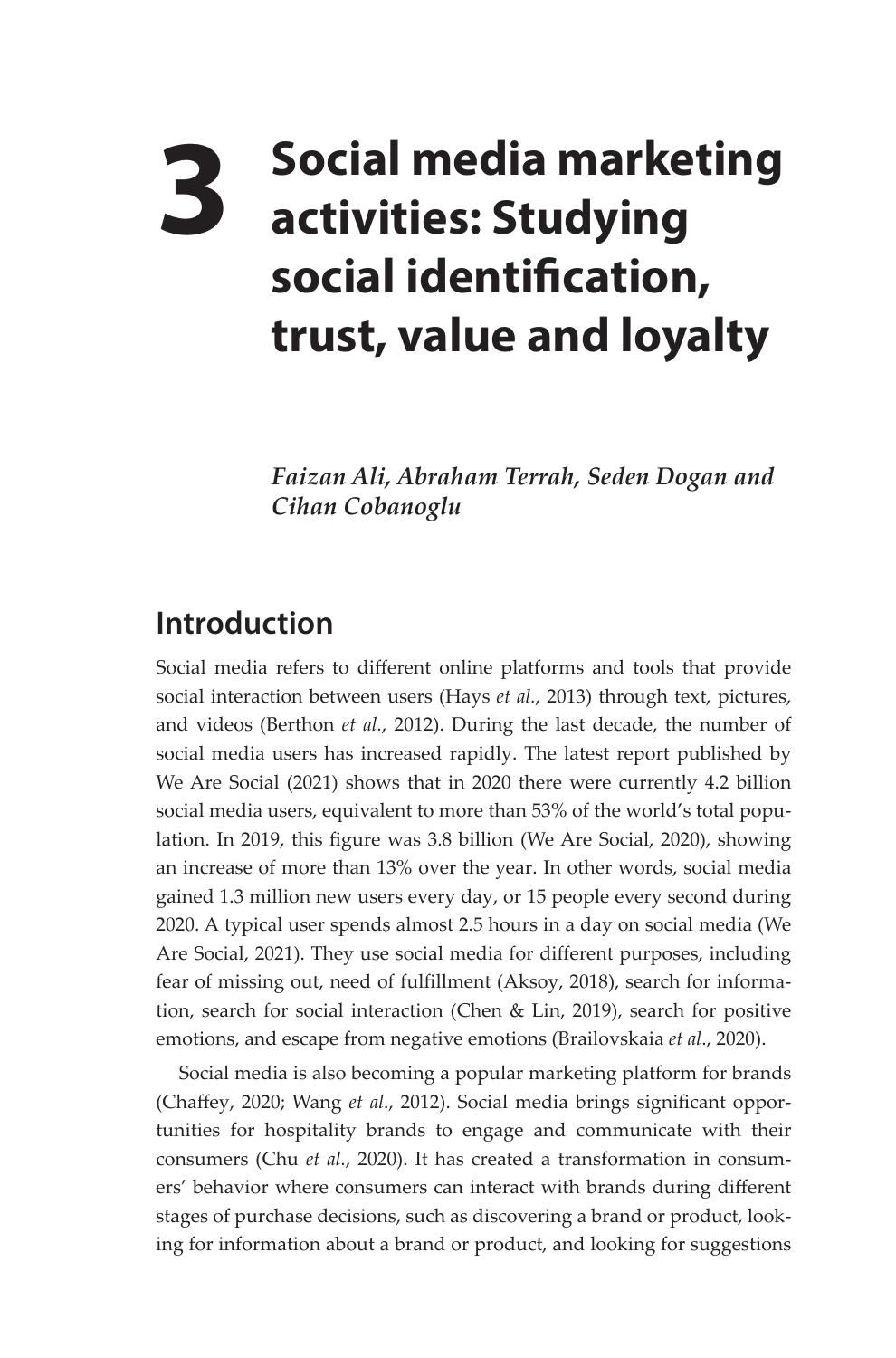from peers about a brand or product. Moreover, it allows consumers to exchange information with one another, thus contribute to enhancing electronic word-of-mouth by (Kaosiri *et al.*, 2019), giving birth to social groups where the members have a good sense of community (Zhou *et al*., 2020). These online communities facilitate customer-customer and customerbrand interactions, which can shape potential customers' perceptions and ideas. Also, hospitality brands have started to use social media influencers, who are people who have built a reputation for their knowledge and expertise on a specific topic and gained a big number of followers (Bakker, 2018). Through endorsement by social media influencers, brands promote their products/services on social media platforms including Instagram, TikTok, Facebook, Youtube, and Weibo (Xu & Pratt, 2018). It provides brands the opportunity to establish individual connections, with a chance to reach out to the customers in a much more personalized way (Seo & Park, 2018).

Owing to these benefits, social media has incontestably become an essential component for hospitality brands' online marketing strategies (Pham & Nguyen, 2019). Social media marketing refers to marketing practices on social media platforms conducted by companies to influence users' behavior (Chen & Lin, 2019). According to Kim and Ko (2012), social media marketing activities (SMMA) include entertainment, interaction, trendiness, customization, and word-of-mouth (WOM). Similarly, Yadav and Rahman (2018) also confirmed interactivity, informativeness, word-ofmouth, trendiness, and personalization as dimensions of SMMA. In this study, the SMMA components proposed by Kim and Ko (2012) are studied in the context of social media advertising by hospitality brands. It is important to understand the role of SMMA in creating value perceived by the customer, which is an essential output of marketing activities (Sanchez *et al.*, 2006). Moreover, hospitality brands need to build strong relationships with their customers to maintain trust and loyalty. Trust is a crucial element to building a sustainable relationship with customers (Wang *et al*., 2014). Loyalty, on the other hand, helps to develop long-term relationships, which leads to repeated purchase behavior and intention to pay more (Kandampully *et al*., 2015). Although previous studies regarding social media focused on SMMA's impact on social identification and perceived value (Chen & Lin, 2019), studies focused on developing loyalty through social identification, perceived value, and trust are very limited. The purpose of this study is to fill this deficiency and address the following question: how SMMA performed by the hotels may develop social identification, trust, value, and loyalty towards the hotel.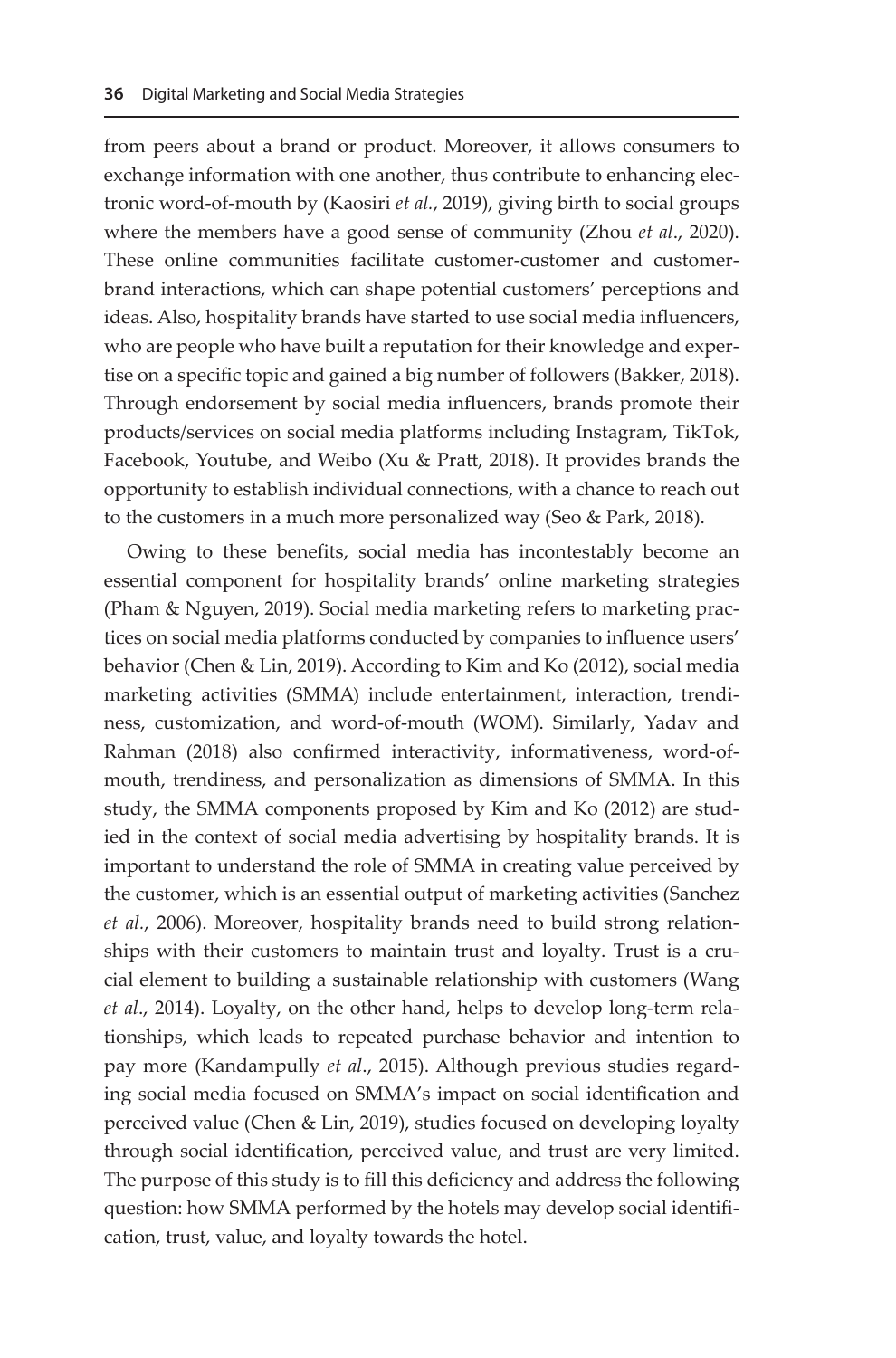## **Literature review**

The rise of social media networks in the 2010s has attracted marketers' attention, who view the platforms as powerful advertising tools due to the reach in terms of a number of consumers. For instance, Facebook counted over 2.7 billion active users and YouTube 2 billion users as of October 2020 (Statista, 2020). TikTok, another rising social network especially in the United States, has about 689 million users (Statista, 2020). The spectrum of means to market online using social media is broad, including opportunities to share information through blogs, forums, or virtual communities. As such, several organizations seek to extend the levels of communication and interactions with consumers in order to create brand communities on the virtual level (sphere) (Kaplan & Haenlein, 2010; Chen *et al*., 2014). According to Wellman (2001), consumers' needs in terms of online communities do not differ from the ones in offline communities, especially in terms of shared experiences, social support, and self-identity. Previous studies have established that in a brand community, a set of beliefs develops among the members, and eventually links them by sharing their experiences with the brand (Muniz & O'Guinn, 2001; Muniz & Schau, 2005; Sicilia & Palazon, 2008). This implies that consumers may also be interested in creating experiences through interactions with other consumers or experts (Prahalad & Ramaswamy, 2004).

#### **Social media marketing activities**

The social media marketing tools operate through online communities created around certain brands and organizations, bringing together individuals having experiences with those brands and organizations. An online brand community can be defined as a community in which interactions occur through computer-mediated devices and in which members share similar interests (Baldus *et al*., 2015). Online brand communities have been enhanced by social media, which provides a way for two-way communication and allows the sharing of content between brands and consumers on the one hand, and between consumers themselves on the other hand (Verhagen *et al*., 2015). Yadav and Rahman (2017) say that social media marketing tools allow for interaction, sharing of crucial information, and the spread of word-of-mouth about specific products and services. These are made possible through elements such as user ratings, reviews, referrals, testimonies, as well as recommendations (Yadav & Rahman, 2017). As a consequence, social media gained in importance, in particular with